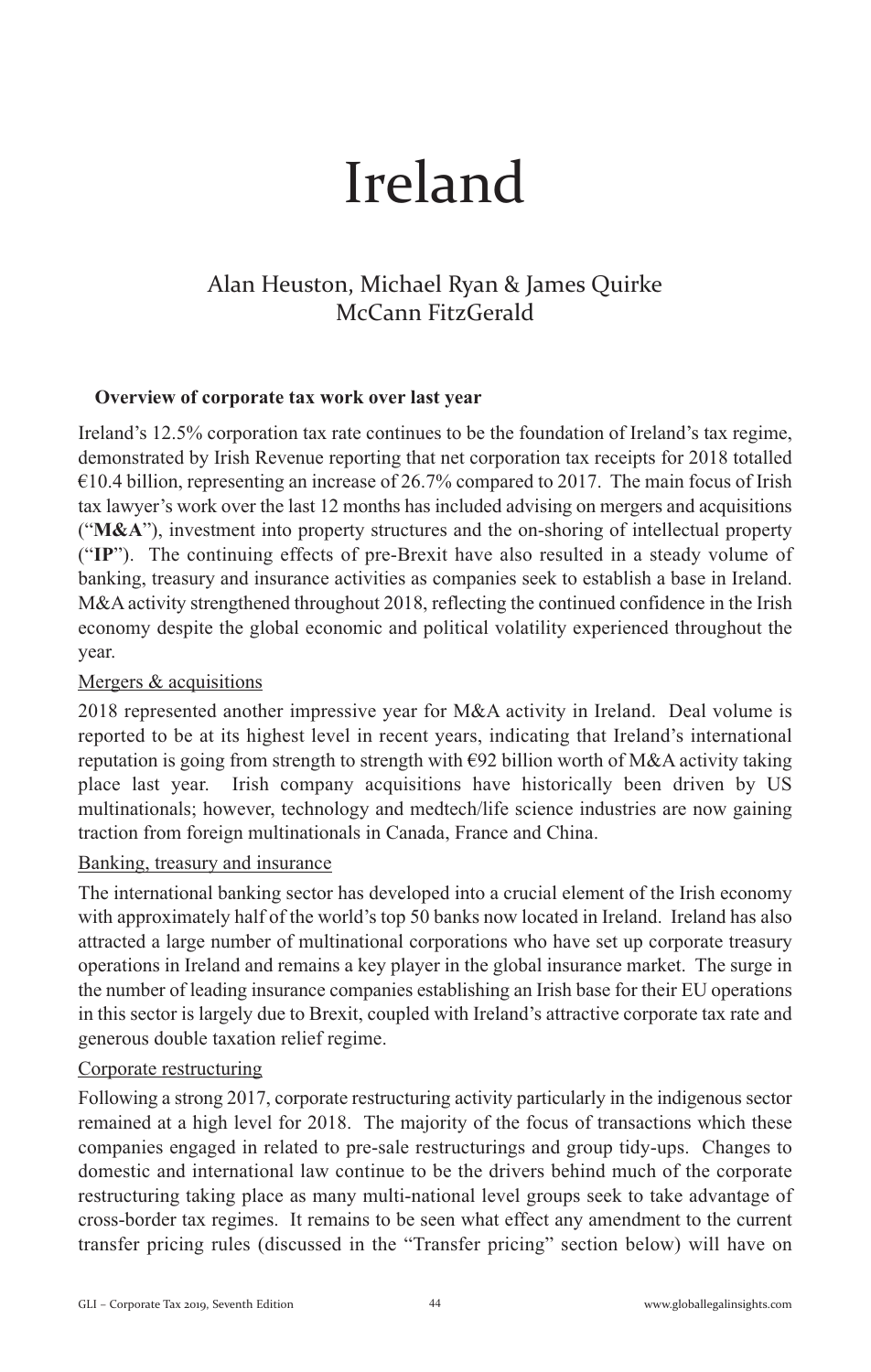corporate restructuring transactions in Ireland going forward. Brexit also continues to accelerate activity in the corporate restructuring sphere as companies seek to establish an Irish base for their pan-European activity. The high rate of M&A activity taking place in Ireland has also increased the focus on corporate restructuring as corporations seek to cement their post-acquisition integration.

#### Intellectual property

The Knowledge Development Box was introduced for accounting periods commencing on or after 1 January 2016 and has had little traction since its introduction; however, Revenue anticipates that more companies will make use of the 24-month time frame in which a company has to submit its claim in respect of the relief. Therefore, more claims in respect of the year ended 31 December 2017 are expected to be made by corporate taxpayers in 2019 in comparison to the current 10 claims which were made in the 2018 tax year. The Department of Finance is expected to carry out a review of the current research and development ("**R&D**") tax credit during the course of 2019. At present it is not anticipated that the R&D tax credit will be radically affected. The recent US tax changes were predicted to have potentially impacted Ireland as an attractive location for carrying out R&D activities. To date, however, there is no evidence to suggest that the US tax rate of 13.125% on Foreign Derived Intangible Income has negatively affected Ireland's rate of foreign direct investment ("**FDI**") from US entities. A European Attractiveness Survey carried out by Ernst & Young as part of their annual review concluded that Ireland won 205 new FDI commitments in 2018, which was an increase of 52% from 2017.

#### Tax disputes

Tax disputes is an area in which activity picked up substantially in 2018 due to the increasing levels of cases being heard by the Tax Appeals Commission ("**TAC**"). Since it replaced the Office of the Appeals Commissioners in 2016, the TAC has received 4,341 tax appeals arising over various tax heads. Over a quarter of these cases appeared before the TAC in 2018, representing significant work for tax experts. A substantial increase for 2019 of nearly double the existing budget for the TAC is expected to lead to an approximate doubling of staff for the TAC. With the remaining backlog of over 2,500 tax appeals still currently in the TAC's system, this represents an area which should continue to grow; in particular, there is a number of high-profile cases expected to be heard, including *Cintra* and *Perrigo*. Given the nature of the cases that have been heard this year, this reflects Revenue's change of approach challenging more high-profile cases. This is highlighted further by the submission of five appeals in the final week of December 2018 which related to an aggregate quantum in dispute of approximately  $E$ 2.1 billion.

## **Key developments affecting corporate tax law and practice**

In September 2018, the Irish Department of Finance published ''Ireland's Corporation Tax Roadmap" (the "**Roadmap**'') outlining how Ireland will address some of the international tax developments. This document laid out the pathway for Irish compliance with:

- The EU Anti-Tax Avoidance Directives ("**ATAD**").
- The OECD Base Erosion and Profit Shifting project ("**BEPS**").
- The EU Directive on Administrative Cooperation.

The Roadmap details when certain elements of the above frameworks will exist on a statutory footing in Ireland. It also details when Irish policy on other elements of the above frameworks is to be formulated.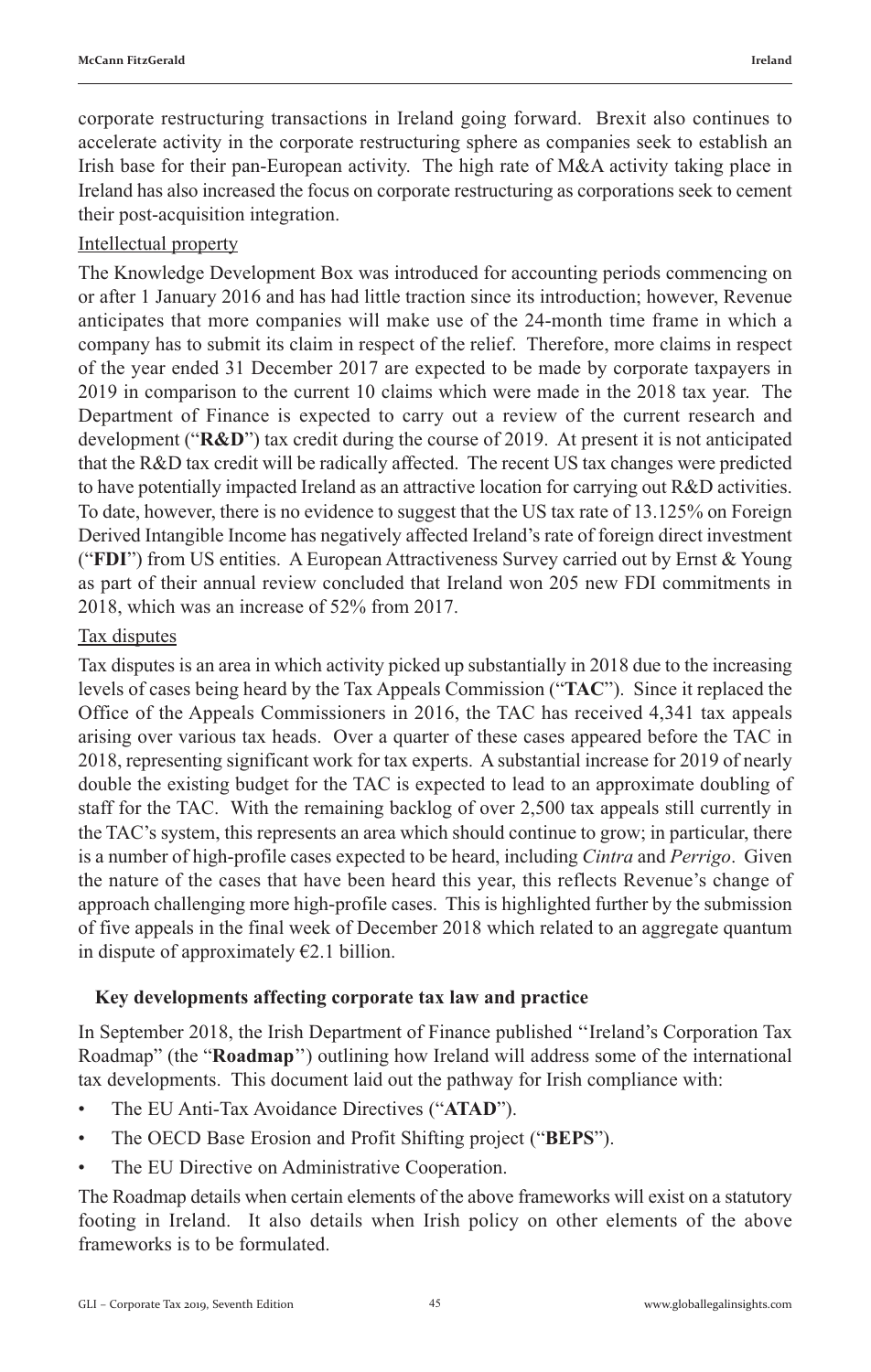The Department of Finance is also currently reviewing whether Ireland's current transfer pricing rules are BEPS compliant. The OECD states that the updated transfer pricing ("**TP**") rules are designed to deal with weaknesses in the current system. They argue that these have arisen due to a perceived emphasis on contractual allocations of functions, assets and risks in the current system. The OECD intends to broaden the scope of TP rules to deal with certain transactions which are more difficult to assess under the current framework.

It is expected that the new TP rules which may be adopted include:

- i. Irish TP rules should be amended to incorporate the 2017 OECD transfer pricing guidelines.
- ii. The application of the TP Rules should be expanded to apply to transactions agreed before 1 July 2010 (the TP Rules do not currently apply to transactions the terms of which were agreed prior to 1 July 2010).
- iii. The removal of the current exemption for small and medium businesses ("**SMEs**") should be considered (SMEs are currently exempt from the TP Rules).
- iv. The expansion of the application of the TP rules to non-trading transactions and capital transactions should be considered (currently the TP Rules only apply to trading transactions).

# Common Consolidated Corporate Tax Base

The Common Consolidated Corporate Tax Base ("**CCCTB**") is an EU proposal which would involve a degree of standardisation of tax regimes across the EU, which could affect Ireland's 12.5% corporate tax rate. It has not been previously adopted as EU tax decisions require unanimous support. The European Commission raised the proposal again in 2019, expressing the view that the time has come to move away from unanimity on tax issues. Ireland has continued to express the view that it is not in favour of the CCCTB.

# **Tax climate in Ireland**

# Digital economy

One issue which tax policy makers are facing is whether proceeds derived from the sale of digital goods and services can be taxed using traditional methods of taxation or whether an entirely new approach is required. The OECD's BEPS project identified the need to evaluate and assess digital business models continuing its work on digital issues via the Task Force on the Digital Economy, which was established in 2013 as a subsidiary of the OECD's Committee on Fiscal Affairs.

The OECD's BEPS Action 1 Report released in October 2015 identified a number of challenges associated with digitalisation, specifically relating to tax nexus, data and income characterisation. This report discussed some potential solutions on the basis that existing treaty provisions were followed. It is likely that any proposals will be approved at an OECD level before being adopted across the European Union.

Multilateral Convention to Implement Tax Treaty

On 29 January 2019, Ireland deposited with the OECD its Instrument of Ratification for the Multilateral Convention to Implement Tax Treaty Related Measures to Prevent BEPS (the "**MLI**"), which came into force on 1 May 2019. The MLI is an instrument which amends the terms of pre-existing international tax treaties to make them BEPS compliant. The MLI only affects a treaty where both parties to the treaty have ratified the MLI.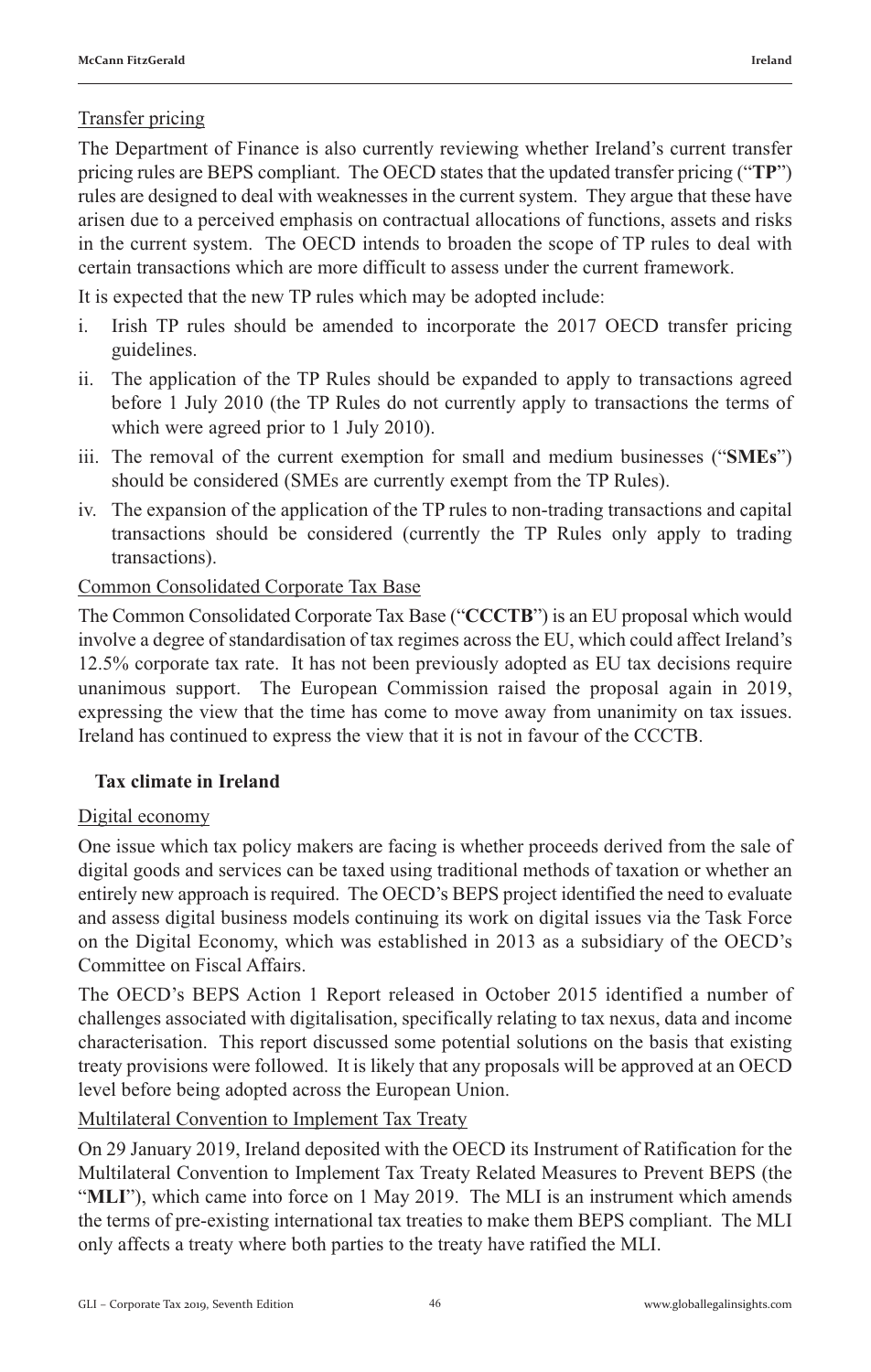#### **Developments affecting attractiveness of Ireland for holding companies**

Irish holding companies still remain an attractive prospect on the global market. This outlook continues due to the Irish low-tax regime. The participation exemption which provides for a capital gains tax exemption on the sale of certain shareholdings is utilised by many holding companies, and exemptions for certain foreign dividend policies have allowed in certain circumstances for a net effect of no charge to Irish tax on foreign dividends. However, there were two major policy developments in the past year which may affect the continuing attractiveness of Ireland as a location for holding companies. The two new measures introduced are a new exit tax and a regime in relation to Controlled Foreign Companies ("**CFCs**").

## Exit tax

Prior to the Finance Act 2018, Ireland had a limited exit tax regime that was designed as an anti-avoidance measure to restrict companies from moving their tax residency out of Ireland to avoid Irish capital gains tax. However, the EU Anti-Tax Avoidance Directive 2016/1164 (the "**ATAD**") required Member States to introduce further, more comprehensive measures in relation to exit tax by 1 January 2020. The new exit tax rules are therefore not entirely unexpected, but their introduction is earlier than anticipated.

With effect for transactions on or after 10 October 2018, the new rules impose a tax of 12.5% on unrealised capital gains where companies migrate their tax residency or transfer assets offshore, putting them outside the scope of Irish tax law. In such a scenario, the company is deemed to have disposed of the assets and immediately reacquired them at market value. The gain arising from this disposal will be subject to the exit tax of 12.5%. However, any deemed gain which is made as part of a transaction to dispose of an asset, the purpose of which is to ensure the gain is taxed at the 12.5% rate as opposed to the general capital gains rate (i.e. in cases of tax avoidance), will be charged at the current capital gains tax rate of 33%.

It is now clear that the general exit rate to be applied is 12.5% rather than the 33% rate that currently generally applies to taxable gains and, as such, reaffirms Ireland's commitment to the 12.5% corporation tax brand and to being viewed as a competitive country with an attractive tax regime for international business. It has additionally been speculated that the new rules may discourage US multinational companies from undertaking group restructurings involving the transfer of intellectual property from Ireland back to the US in order to avail of the new lower US tax rate on foreign-derived intangible income which, if true, would also be positive for the Irish economy.

#### Controlled Foreign Companies

With effect for accounting periods beginning on or after 1 January 2019, a new regime in relation to CFCs has been introduced for the first time which represents a significant change to the Irish tax landscape. The new CFC rules are designed to prevent companies from moving profits to low or no tax jurisdictions, thus eroding the Irish tax base. Under these rules a company will be considered to be a CFC where it is a non-Irish resident company which is controlled by an Irish company, branch or agency. While Ireland was required to establish a CFC regime by the ATAD, significant comfort may be taken from the policy approach adopted by Ireland in implementing the regime. The ATAD allowed Member States to determine whether the income of a CFC should be attributed to its parent using one of two options – the first option considers the nature of the income in the CFC and whether it is passive (as opposed to trading), whereas the second is primarily focused on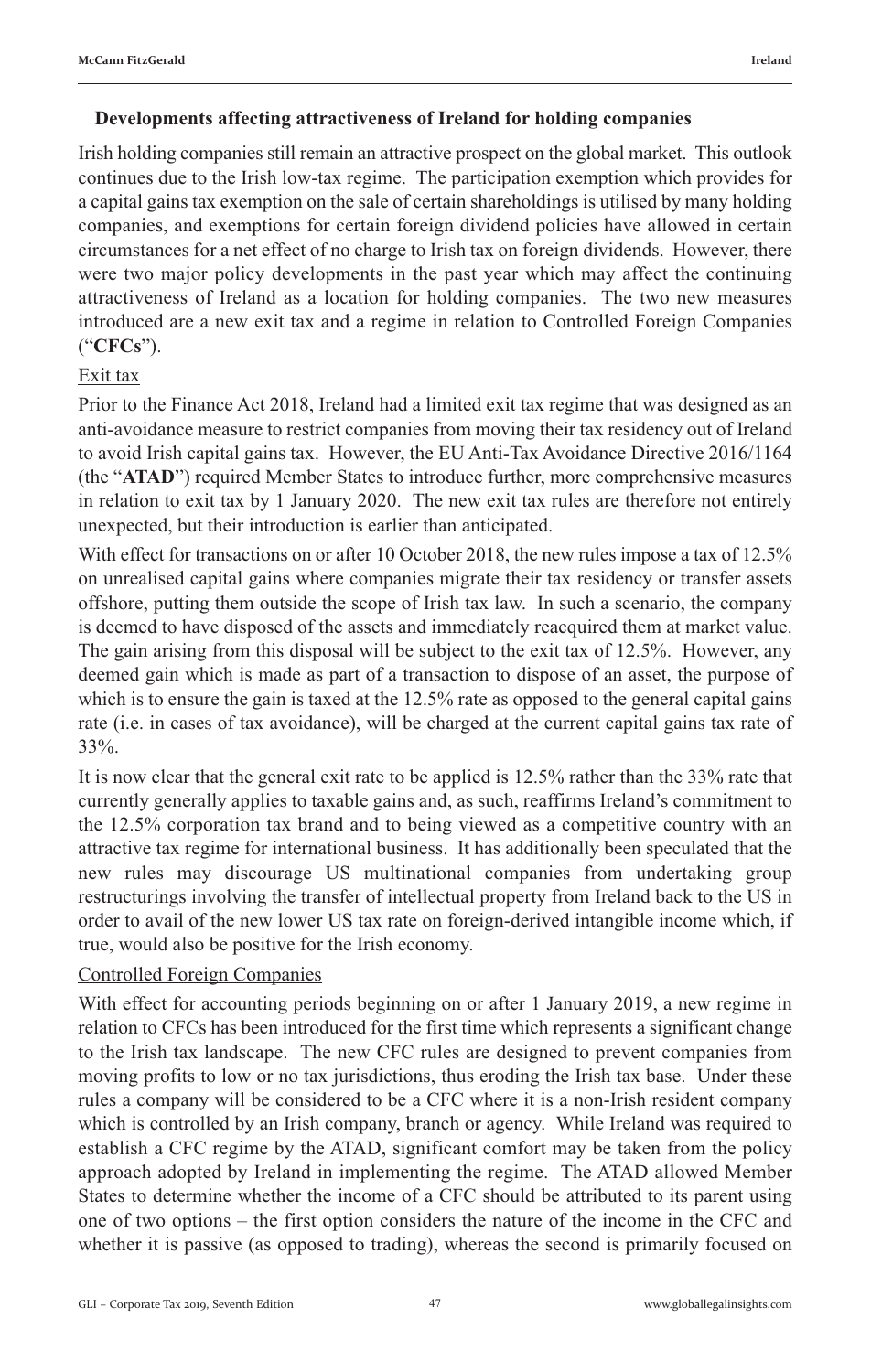whether the CFC is engaged in artificial/non-genuine activities. Ireland selected the second option, which has the benefit of avoiding the potential pitfall of option one, which could have seen broad swathes of income being treated as CFC income regardless of whether or not that income has any Irish nexus.

#### **Industry sector focus**

#### Corporate real estate

A range of recent measures, both international and domestic, have been introduced which impact the Irish real estate industry. Increased international investment in the Irish real estate market has resulted in a degree of negative media attention due to tax policies that allowed income and gains on Irish real estate arising in certain Irish investment entities to accumulate effectively tax-free. As a result, there have been changes to the legislation applying to commonly used special-purpose vehicles, most notably the introduction of Irish real estate funds ("**IREF**") withholding tax on certain regulated funds.

The concept of an IREF withholding tax significantly affected investment in Irish real estate through a qualifying investment fund, which has become a popular investment vehicle in previous years. Despite the 20% withholding tax on distributions made to foreign investors, the Qualifying Investor Alternative Investment Fund ("**QIAIF**") is still a prevalent vehicle for large-scale projects in excess of approximately €50 million, as it remains exempt from tax at fund level.

The main action contained in ATAD that should impact investors operating in the Irish real estate market is the interest limitation/borrowing costs deductibility rules (discussed in the "The year ahead" section below). The interest limitation/borrowing costs limitation provisions seek to discourage multinational enterprises from reducing their tax base through inflated debt financing.

Policy changes have also been introduced to effect domestic corporate investors. The key recent changes for domestic real estate investors are those to the taxation of landlords, the shortening of the seven-year capital gains tax exemption. 2018 represented the first full year since the increase in stamp duty on non-residential property from 2% to 6%, which came into force on 11 October 2017. The vacant site levy was increased from a maximum 3% to a maximum 7% on 19 July 2018.

Ireland maintains a favourable tax regime when compared to other states who are also subjected to similar international changes. Combined with a high demand and continuing high yields, Irish real estate remains a very attractive investment for international private equity.

#### Aviation finance

Ireland's position as a global leader in aviation leasing is firmly based on the highly advantageous tax regime strategically targeted towards supporting this sector. The longterm reliability of this regime is underpinned by Ireland's extensive network tax treaty partners. The majority of the double tax treaties that Ireland is party to provide for 0% withholding tax on inbound lease rentals, and this is coupled with the fact there are no withholding taxes on outbound lease rentals.

Historically Revenue granted, on a concessionary basis, an extension of the exemption from stamp duty whereby the transfers of aircraft are exempt from stamp duty, to apply to the transfer of shares in "aircraft owning entities" where certain conditions were met. During the course of 2018, Revenue indicated that this concessionary treatment would no longer be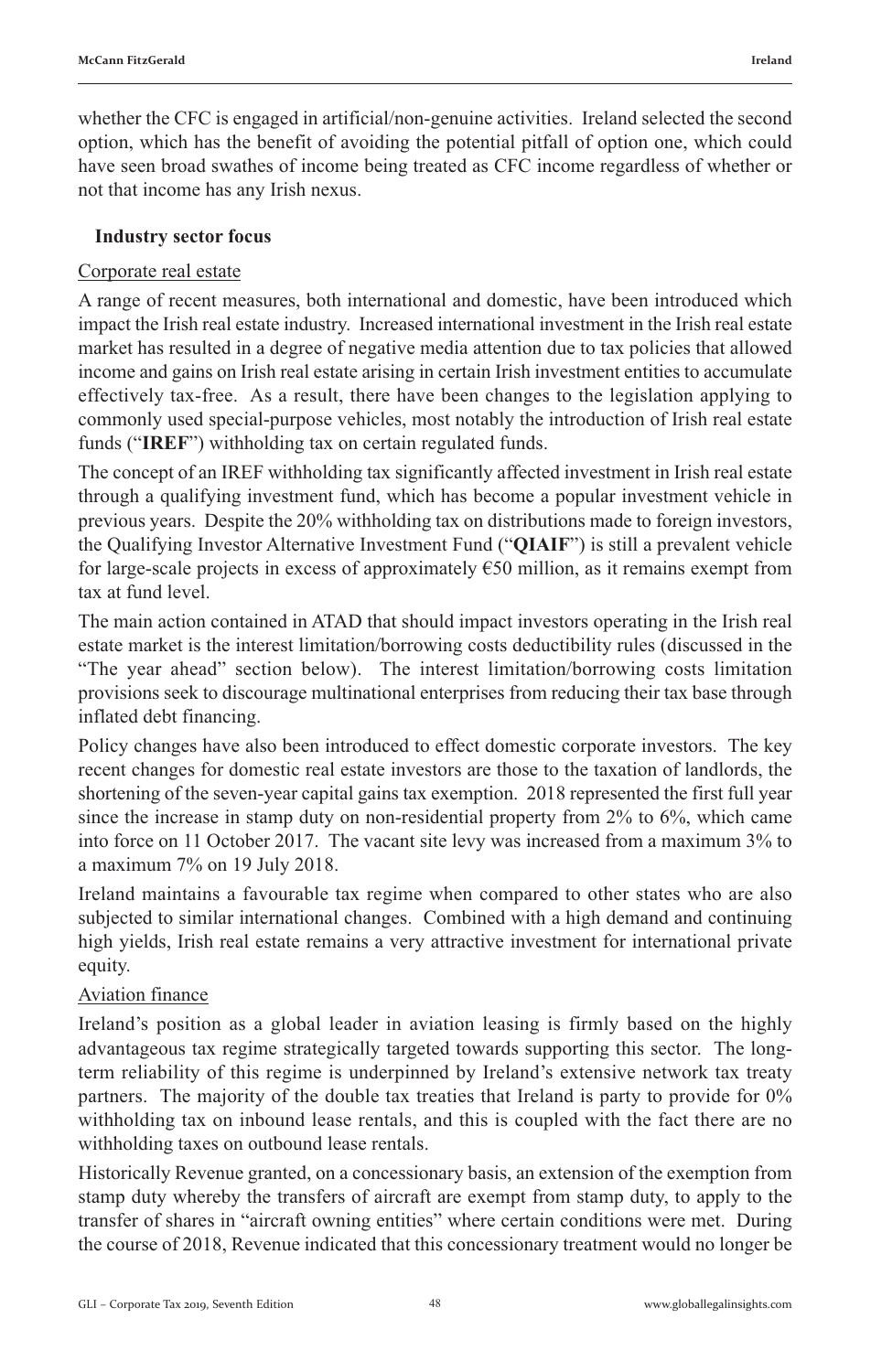permitted (following the general withdrawal of Revenue opinions and confirmations over five years old).

#### Asset management

Ireland has become a domicile of choice for investment funds. Ireland was among the first countries to adapt its legislation for the tax-efficient implementation of the UCITS IV regime. Ireland's tax rules also permit redomiciliations, mergers and reconstructions of investment funds without giving rise to adverse Irish tax consequences for investors in funds.

Ireland is the largest centre for administration of hedge fund assets (over 40% of global hedge fund assets are administered in Ireland). As of September 2018, there were €4.5 trillion total assets under administration in Ireland,  $E2.5$  trillion of which were funds domiciled in Ireland and €2 trillion outside of Ireland.

#### **The year ahead**

The Minister for Finance has indicated in 2018 Tax Strategy Papers that this year's Irish Budget will be prudent to prepare for the consequences of Brexit. With the international spotlight continuing to focus on Ireland in respect of its tax regime, it remains to be seen what measures the Irish government will make in respect of a number of tax regimes. The mandatory disclosure scheme is one area which may come under scrutiny, designed to counteract aggressive tax-planning strategies employed by certain taxpayers. Under the scheme, where tax advisors or similar professionals give advice to clients on tax planning, which falls outside the scope of ordinary tax advice, they must disclose the nature of this advice to Revenue. However, there are many exemptions under this rule which are designed to relieve the vast majority of tax advisors of reporting duties. This has resulted in low levels of participation in the scheme in the past, and so Ireland may come under pressure to widen the scope of application of the scheme.

ATAD also requires EU Member States to introduce ratio‐based interest limitation rules, designed to limit the ability to deduct borrowing costs when calculating taxable profits. The rules are intended to prevent the use of excessive interest payments as a means by which BEPS by multinational companies can occur. The interest limitation rules in ATAD operate by limiting the allowable tax deduction for net interest costs in a tax period to 30% of Earnings Before Interest, Tax, Depreciation and Amortisation.